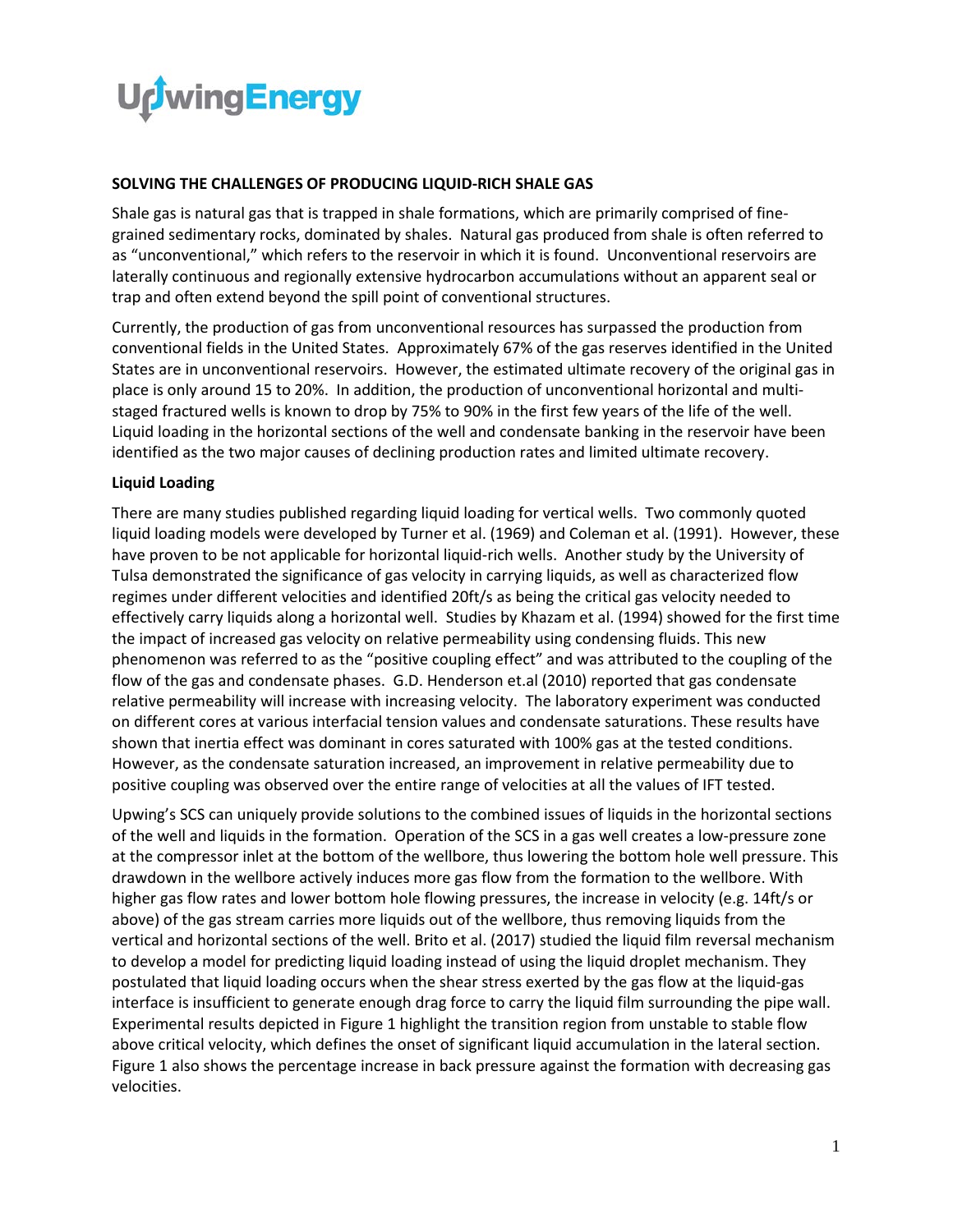

**Figure 1.** Pressure gradient and back pressure vs. superficial gas velocity.

Beyond the suction effects mentioned above, the boosting effects with the higher discharge pressure from the compressor will overcome the pressure losses along the pipe and increase the wellhead pressure to flow the gas into the surface gathering system. With both the suction effects and the boosting effects of the subsurface compressor at work, the well can still produce gas from the formation under the lowest possible downhole pressure or even vacuum, while forcing the produced gas up hole.

The current artificial lift methods include: using mechanical pumps to transport liquids from the vertical section of the well; reducing the liquid column density by surfactants; and installing a velocity string to increase gas velocity by reducing the diameter of the flow area to carry more liquid. However, they all have limited capabilities on how much liquid can be removed from a gas well. For example, a rod pump can reduce the height of the hydrostatic column but not eliminate it; surfactant can reduce the density of the liquid column but a certain amount of back pressure still remains; and the smaller cross-section area of the velocity string can increase the gas velocity to carry more liquids but with higher friction losses due to a smaller pipe diameter. In addition, all these artificial lift methods are not effective at sweeping liquids through laterals, have multi-phase flow interference issues, have depth limitations, and more importantly, have limited drawdown, which is equivalent to limited gas production and recoverable reserves.

## **Condensate Banking**

Condensate blockage inside the wellbore, near the wellbore and inside the reservoir pore space significantly reduces the productivity of a well and ultimate gas and condensate recovery. This phenomenon is particularly important in unconventional liquid rich gas reservoirs, where the ratio of the pressure drop in the hydraulic fracture to the total drop within the reservoir can be significant. Several methods have been suggested to solve this problem, such as gas injection,  $CO<sub>2</sub>$  huff-n-puff, wettability alteration, interfacial tension reduction and hydraulic fracturing. They all have certain limits. For example, hydraulic fracturing increases the effective contact area with the formation and is the most common mitigating technology in shale reservoirs. However, hydraulic fracturing will neither prevent condensate banking nor remove condensate once the pressure at the sand face drops below the dewpoint pressure, and the condensate saturation will continue to increase around the fracture and around the wellbore.

Upwing's SCS has demonstrated that it can lower bottom hole pressures well below current abandonment pressures; this will increase the gas velocity to ensure there is no liquid loading in the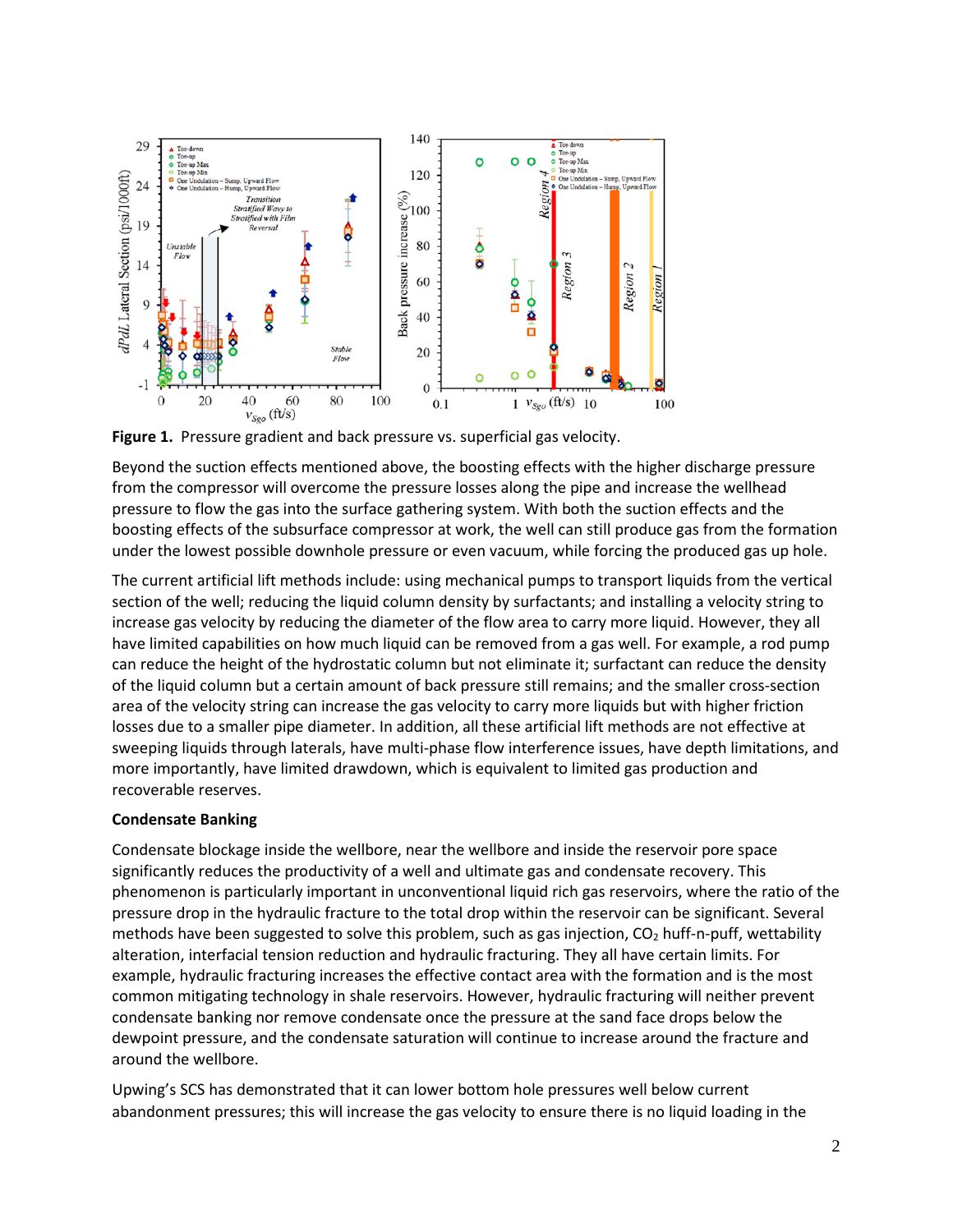horizontals, increase the positive coupling effects within the reservoir and overcome the capillary effects that are causing blockages within the formation. Exploitation of unconventional reservoirs requires access to nano matrix permeabilities. Nelson et al. 2008 presented results of laboratory measurements in siliciclastic rocks with pore throats sizes plotted on the pore throat size spectrum (Figure 2). Figure 3 shows the capillary pressure tube model with an air water interface separating two immiscible fluids with water representing the wetting phase. Figure 4 shows the required in situ pressure ratio to overcome capillary effects and mobilize reservoir fluids from static equilibrium.



**Figure 2.** Pore throat and pore size.



**Figure 3.** Capillary tube model.